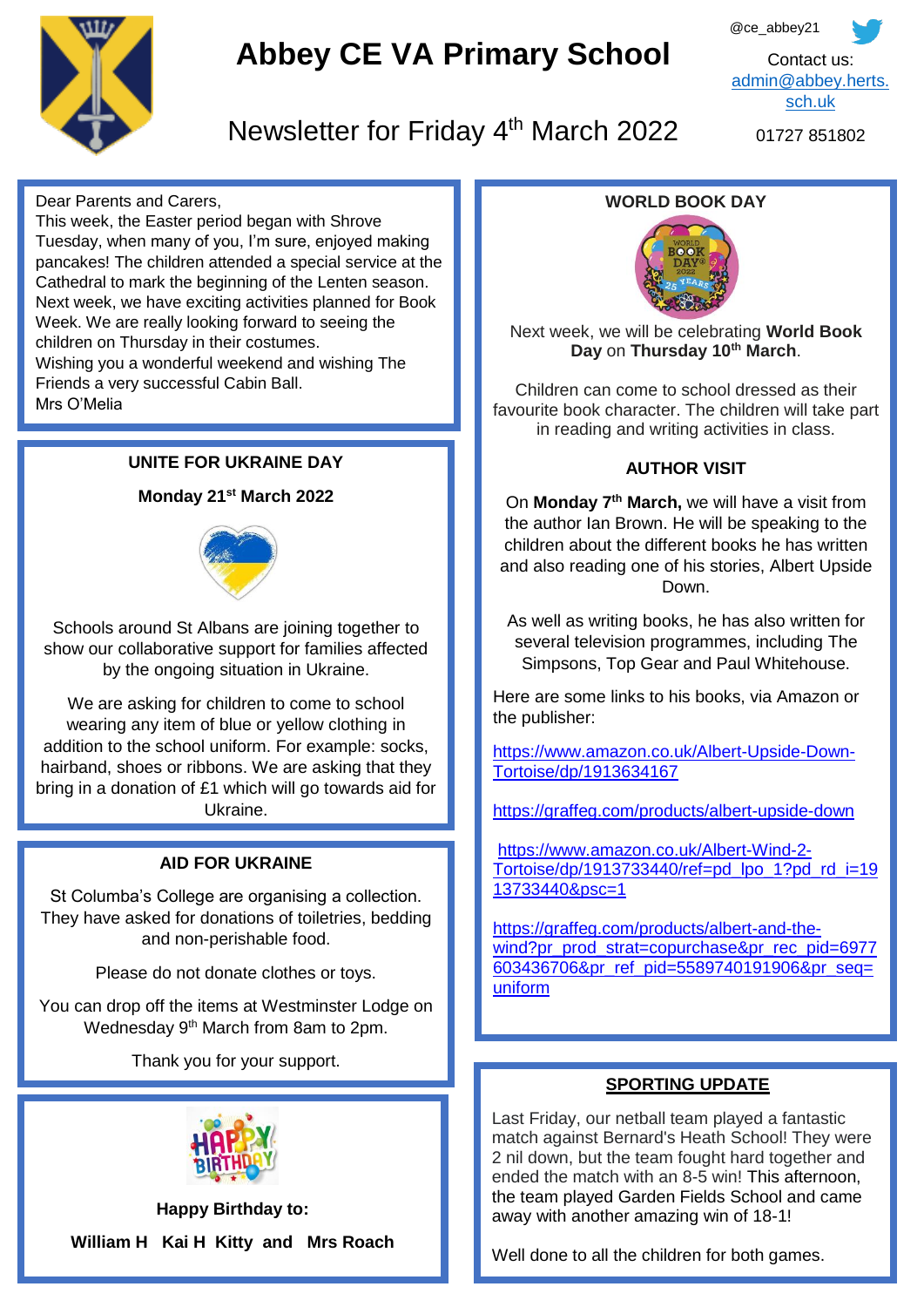#### **MESSAGE FROM THE FRIENDS**

Abbey School JUMBLEBEE AUCTION! 'Team Jumblebee  $\frac{1}{2}$ ' have worked incredibly hard to raise some amazing auction items - thank you all so much!

This is the last chance for you to bid on the fantastic lots! The auction will close at **9.30pm on Saturday, 5th March 2022.**

Some of the fabulous lots to bid on are:

- $\blacktriangleright$  A 1-week-stay in a holiday villa in Menorca
- $\frac{1}{2}$  2 x tickets for 'Pub in the Park'
- $A$  A child to be Headteacher for the day
- **Various high value spa vouchers**
- $\triangle$  2 x James Blunt tickets
- $\triangleq$  1 x Jigsaw leather handbag

Access the Auction here: [https://www.pta-events.co.uk/abbeyfriends/#.Yhi9tN\\_P2dE](https://www.pta-events.co.uk/abbeyfriends/#.Yhi9tN_P2dE) - either log in with your existing Jumblebee account log in or register as a new user.





On **Friday 18th March** the school will be participating in Red Nose Day for Comic Relief.

Since Comic Relief began in 1985, it has helped support over 100 million people across the UK and around the world. The charity works to improve mental health, create safe places for everyone, help children to survive and thrive, and works to help people to speak out and seek help, to escape fear and discrimination.

The children may come to school dressed in red clothes (or wearing anything red) for a £1 donation. They can also wear a red nose!

#### **MESSAGE FROM MR ASTLEY**

#### **Abbey School Tree Planting March 2022**

The Queen's Green Canopy

In honour of the Queen's Jubilee celebrations, we will be taking part in The Woodland Trust national initiative to plant trees and hedgerows in the UK. This is to improve natural carbon capture in our environment, to help combat climate change on Earth.

Every child and every member of staff at Abbey School will be planting a sapling along the school border during March.

Should any parents wish to help, please speak to the office. Thank you.